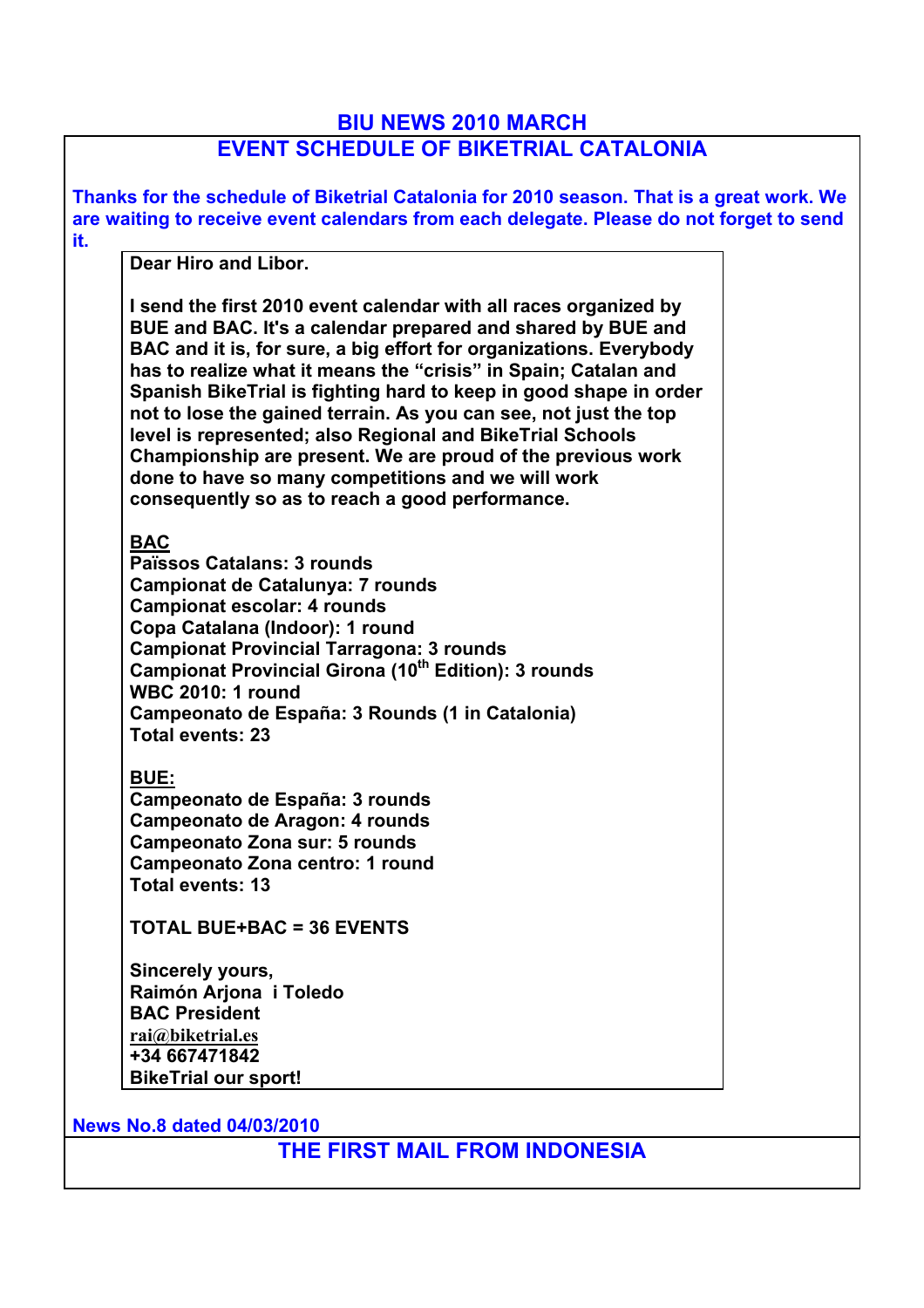**We are very happy to introduce you about a mail we received from Yosnison in Indonesia today. He is the first person took Biketrial event of Hiro held in Japan by taking long fights from his country for his experience. And his Japanese friend Mr. Sakamoto who lives in Okayama helped Yos's participation to the event. We think this will be the real beginning of our sport in the country and we hope to see Indonesian riders in WBC some day in the near future. We would like to know if you will agree to accept this parson as our delegate in Indonesia or not. You can check our correspondences below.** 

**Dear Mr. Hiro,** 

**Thanks a lot for your mail too, and sorry for my late reply. It's a great things for me here got positive response from you as a president director of BIU and others, all of you giving me more spirit and power to moving on wtih my passion on biketrial and trials. And thanks a lot for your gifts, it's meaningful. Maybe I will not participated and met you without Mr. Sakamoto helps, he was so helpful and care. I'll try to understanding as well as I could and communicate to others here, so I hope there will more peoples known about biketrial and likes it. I hope later biketrial could be major sports that everyone regconized and you are on track Mr. Hiro. In Kameoka Cup I've learned a lot, I'll try to implement it to my next event. This time in Japan, I also joined the MyRoad Nakano biketrial school and competition a day. There is some differences, so I hope you can explain to me what is true and false. Thanks a lot for you want to share.**

**It's my personal details: Country: Indonesia Name: Yosnison Maretsa Address: Perumahan Griya Depok Asri Blok C1/No.6 R.T. 09/R.W. 024, Depok II Tengah, 16411 Jawa Barat-Indonesia Phone: 0062-62-21-7782-7474, 0062-62-21-770-7574 Cellphone: 0812 877 8811, 0856 9791 2626 Fax: 0062-62-21-778-3333-0 E-mail: yosnison\_mw@yahoo.co.id Webpage: (I haven't yet personal webpage, but I have a Facebook account and that is my club's fanpages. You can find me on Facebook by searching the name : Yosnison Maretsa or YOSNISON HINDRANCE [YH]-BikeTrial and Trials Club but I will create the webpage later.) If there is more anything you need, just tell me I'll try to help and do as well as I could. Recently I used my club to promoting BikeTrial in Indonesia. I hope someday there is BikeTrial Indonesia association, International shows or even world championship later. Sincerely yours, Yosnison Maretsa Dear Yos,**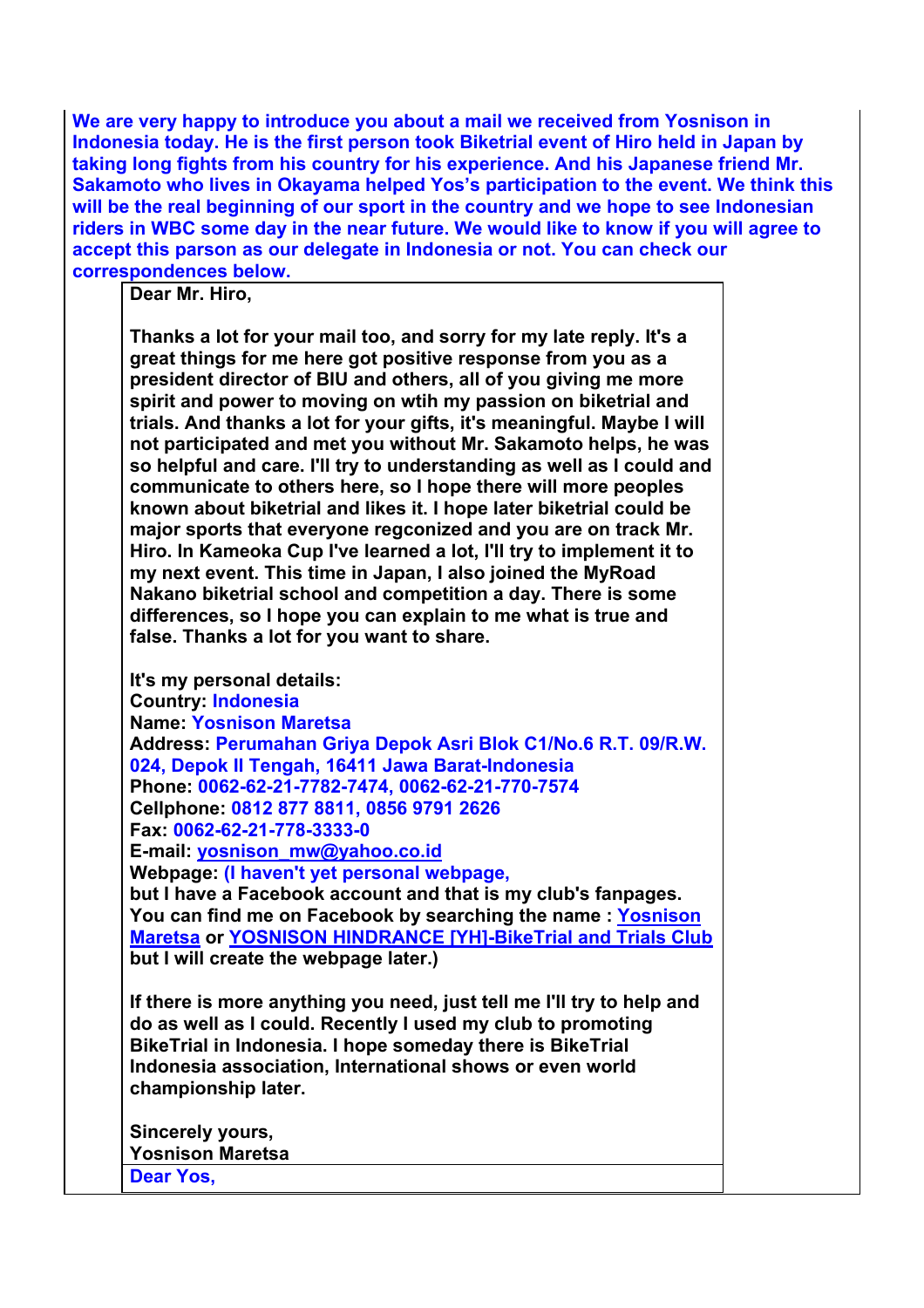**Thanks a lot for your mail. I have been waited for the first contact from your country for a long time. And you are one who made it. Welcome you to Biketrial family. You can call me Hiro. Thanks for your participation for my event from far away. It was nice to talk with you and I tried to explain something about our sport, and thanks for your understanding. About "Kameoka cup" you took part in, it is a new type of Biketrial event with a new concept in Japan or even in the world, I am testing many new ideas through the event and always improving something. Therefore I can say it is one of the most advanced events. And you know it already with not only knowledge but also with your experience. That is very important. There are many things to write you but it should be step by step. From today, I will send you our news mail "BIU NEWS" to you. I send it to very important people in the world. I am sure it will help you to know much more about Biketrial. Could you send me your personal detail next time? And I will introduce you to our members in the world.**

**Sincerely yours, Hiro**

**Hello, Mr. Hirano!** 

**It's Yosnison, you can call me Yos. Thaks a lot for all of your email that sent to Mr. Sakamoto. And also for the results and photos, Kameoka Cup, all...it was a great experience for me, thank you. All the peoples, they're nice and you either. I like the atmosphere there, everyone enjoying biketrial, come from any places with families and friends. Firstly, my father taught me playing biketrial using BMX with base guard on it. And it was fun for me, because that is unusual things to play with a bike. But by the time, I understand what that is. Biketrial. I'm not good enough in biketrial, not training enough, well...I like biketrial, and want this sport become major too and more known by peoples around the world, I believe it could. Latterly, I was try to introducing biketrial in Indonesia by make some exhibitions, events, shows, competitions from my club named "YOSNISON HINDRANCE [YH]- BikeTrial and Trials Club" with the helps from others (big thanks for them). I'm not the first, I saw a biketrial show (just a little) on TV about 6 years ago. But I couldn't find who are they. Until now, I've found almost everyone who playing biketrial in Indonesia. I have an experience when I make a competition, there is only me there. It's feeling bad, but I learned a lot. And when I make an exhibitions that actually for a mission to purely introduced "BikeTrial Indonesia" (it's not for an officially or kind a things like that. It's only for a mission to show there is other sports called biketrial because most of the people here call it BMX freestyle or MTB street, and there is biketrial in Indonesia, we are all together here to help, communicate each other.) But some people from other club want to be famous it self and introducing biketrial with**